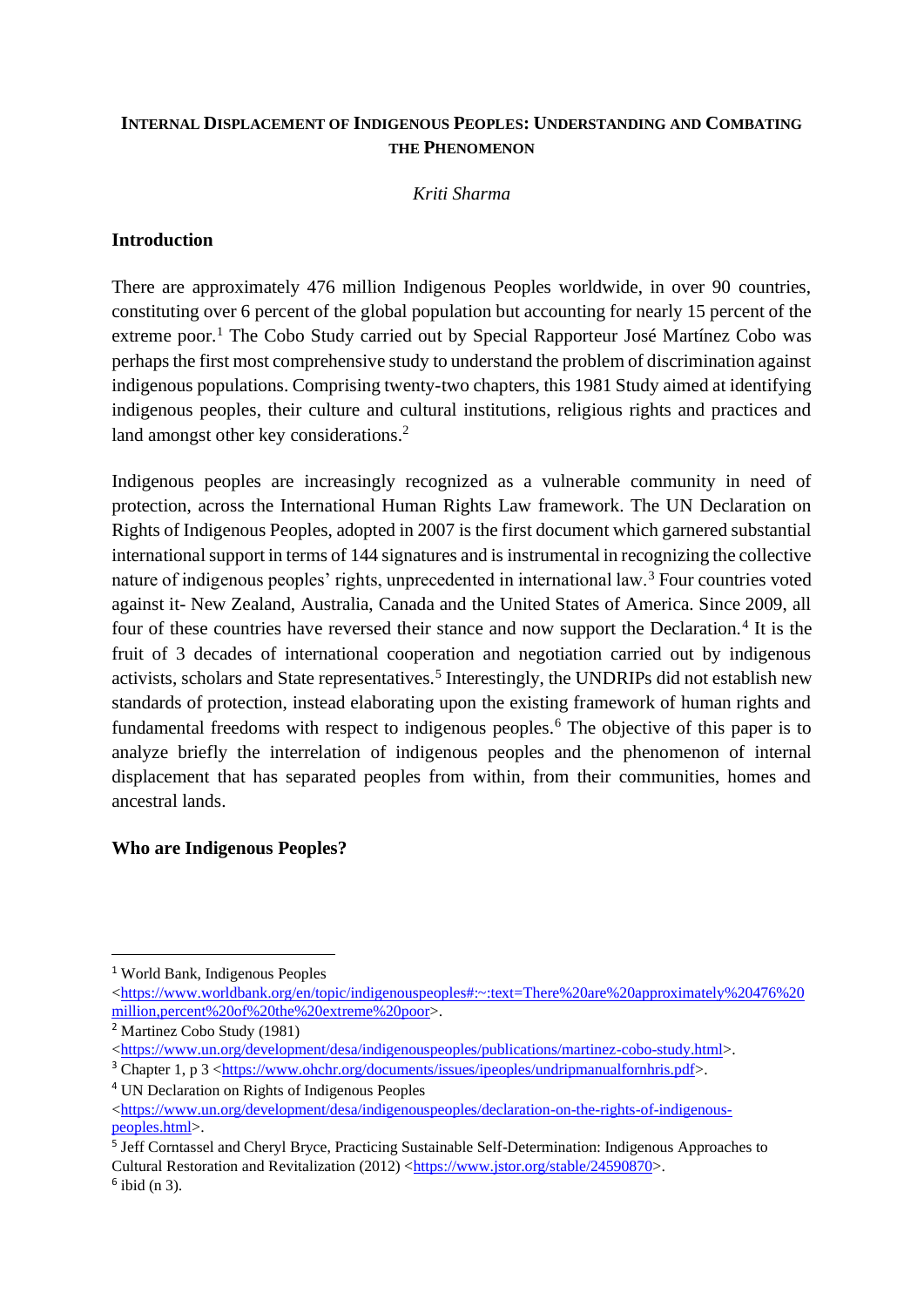There exists no authoritative universal definition of "indigenous peoples" but all attempts to define them across international and regional human rights law frameworks, have recognized a few common elements-

*They are indigenous because their ancestral roots are embedded in the lands on which they live, or would like to live, much more deeply than the roots of more powerful sectors of society living on the same lands or in close proximity. And they are peoples in that they comprise distinct communities with a continuity of existence and identity that links them to the communities, tribes, or nations of their ancestral past.<sup>7</sup>*

Self-identification remains a stolid criterion for classifying peoples as indigenous.<sup>8</sup> The Cobo Study's most cited working definition of indigenous peoples, identifies those communities which have a "historical continuity with pre-invasion and pre-colonial societies that developed on their territories" and a determination to "preserve, develop and transmit their ethnic identity, as a basis for their continued existence as peoples, in accordance with their own cultural patterns"<sup>9</sup> as indigenous. Notably, it is the spiritual link to ancestral lands that is characteristic of indigenous peoples, whose way of life and sustenance is dependent on continued access to their land.<sup>10</sup>

The African Commission Human and Peoples' Rights when ruling on the *Endorois* case, determined the status of the community as an indigenous peoples by stating

*The Endorois consider themselves to be a distinct people, sharing a common history, culture and religion. The African Commission is satisfied that the Endorois are a "people", a status that entitles them to benefit from provisions of the African Charter that protect collective rights.<sup>11</sup>*

# **Who are Internally Displaced Persons?**

Indigenous peoples who are forced to flee from their places of habitual residence, as a result of organized violence, armed conflicts or natural/man-made disasters but do not cross internationally recognized State borders. IDPs also include indigenous peoples who may be forced to leave their homes to "avoid effects of large scale development projects."<sup>12</sup> The difference between refugees and internally displaced persons is that the former cross internationally recognized State borders to flee persecution, conflict or disasters.

## **Drivers of Displacement**

<sup>7</sup> S. James Anaya, International Human Rights and Indigenous Peoples (2009) Aspen Publishers. <sup>8</sup> Art. 1, ILO Convention No. 169, 1989

[<sup>&</sup>lt;https://www.ilo.org/dyn/normlex/en/f?p=NORMLEXPUB:12100:0::NO::P12100\\_ILO\\_CODE:C169>](https://www.ilo.org/dyn/normlex/en/f?p=NORMLEXPUB:12100:0::NO::P12100_ILO_CODE:C169). <sup>9</sup> E/CN.4/Sub.2/1986/7/Add.4, ¶ 379.

<sup>10</sup> Centre for Minority Rights Development (Kenya) & Minority Rights Group International on behalf of the Endorois Welfare Council v The Republic of Kenya, African Commission on Human and Peoples' Rights Communication number 276/03 (*Endorois* case) <http://www.achpr.org/communications/ decision/276.03/>.

 $11$  Ibid.

<sup>&</sup>lt;sup>12</sup> Protocol on the Protection and Assistance of Internally Displaced Persons, 2006.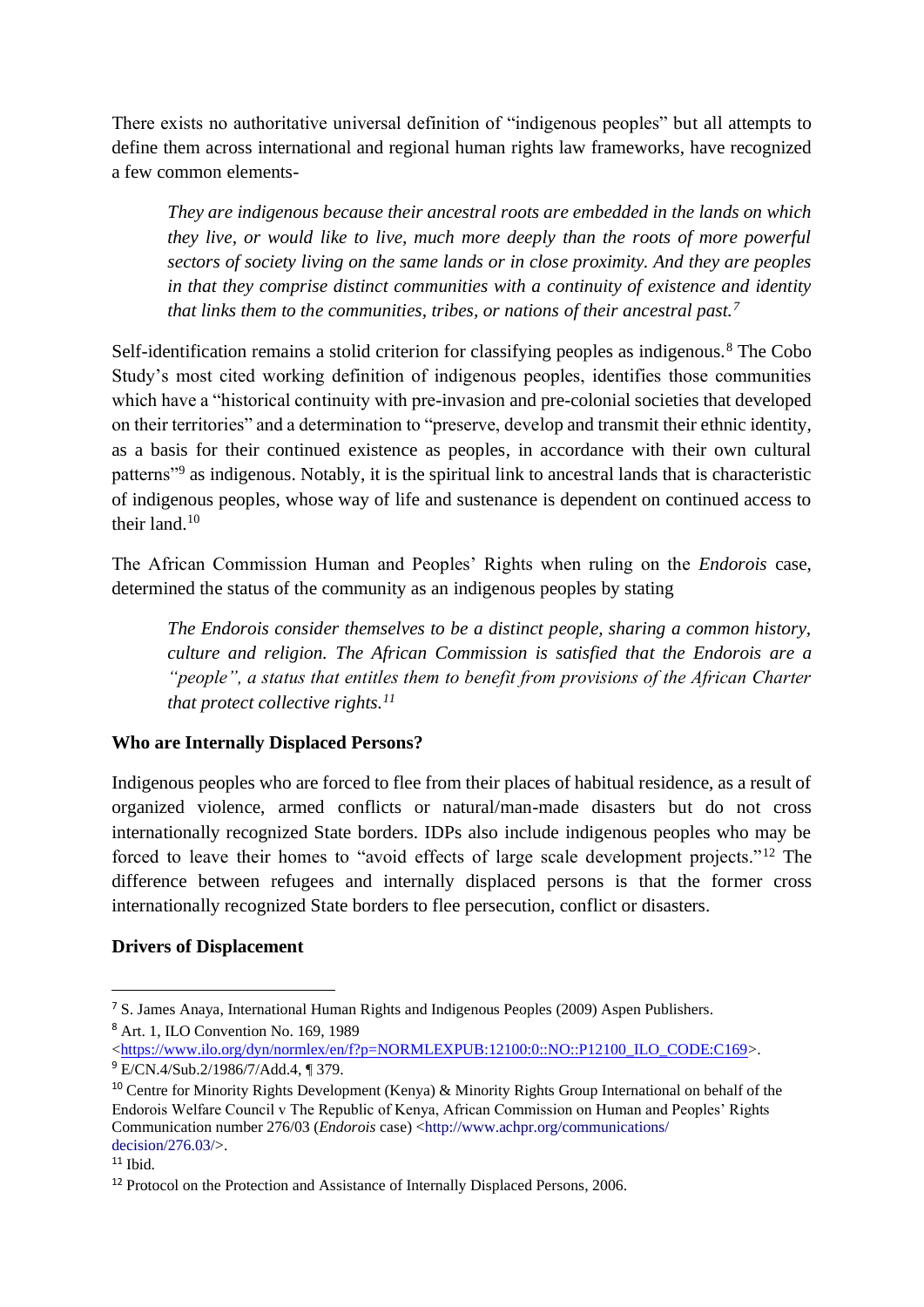The reasons leading to displacement of indigenous peoples can broadly be categorized into the following- conflict; rise of right wing populism (crackdown on migration); climate change and land rights.<sup>13</sup> The UN Permanent Forum on Indigenous Peoples Issues identifies certain "push" factors that contribute to indigenous peoples' migration to urban areas. These "include land dispossession when indigenous peoples are forcibly removed or driven from their homelands, poverty, militarization, natural disasters, lack of employment opportunities, and the deterioration of traditional livelihoods."<sup>14</sup>

#### *a) Conflict*

It has been reported that minorities and indigenous groups form a disproportionately high part of numbers of internally displaced persons. For example, in the first half of 2017 in Columbia, of nearly 8300 civilians who had been uprooted by mass displacements- 70% were the indigenous Afro-Colombian communities.<sup>15</sup> Human rights violations are a common factor driving displacement of indigenous peoples, due to their distinct cultural identities that subject them to discrimination and even persecution. A case in point is the case of egregious violations of international law that include crimes against humanity, war crimes and even genocide, committed against the Yezidi community in Iraq which has been subject to mass displacement at the hands of Islamic State of Iraq and Syria since 2014.<sup>16</sup> As a result of conflict and militarization of their lands, indigenous peoples in Davao city of Mindanao region, Philippines, have been displaced from their ancestral homes.<sup>17</sup>

#### *b) Climate Change*

Climate change impacts everyone globally, yet its effects are manifest in the disturbingly skewed pattern witnessed with respect to climate change affecting the poorest and marginalized groups. Indigenous peoples are indisputably some of the world's poorest communities and yet the disproportionate impact of climate change on them is rarely acknowledged. The right to culture of indigenous peoples is directly dependent on their access to traditionally used land and natural resources, conduct of traditional activities and spiritual beliefs that ensure the continued existence of the peoples as unique.<sup>18</sup> It is integral to their way of life.<sup>19</sup> Rising sea levels have affected indigenous peoples' livelihoods, cultural practices and spiritual beliefs in Pacific Islands.<sup>20</sup> Indigenous community of Yupik subsist on hunting walruses in Alaska and

[https://reliefweb.int/sites/reliefweb.int/files/resources/MRG\\_Displacement\\_Report\\_Dec17.pdf.](https://reliefweb.int/sites/reliefweb.int/files/resources/MRG_Displacement_Report_Dec17.pdf)

<sup>13</sup> 'No escape from discrimination: minorities, indigenous peoples and the crisis of displacement' Minority Rights Group International (2017)

<sup>&</sup>lt;sup>14</sup> 'Urban indigenous peoples and migration' UN Permanent Forum on Indigenous Issues (2008) [https://www.un.org/esa/socdev/unpfii/documents/factsheet\\_migration\\_final.pdf.](https://www.un.org/esa/socdev/unpfii/documents/factsheet_migration_final.pdf)

<sup>15</sup> Ibid (n 13).

 $16$  Ibid.

<sup>&</sup>lt;sup>17</sup> 'Indigenous peoples/Displacement: UN expert appalled at distortion of his views by Philippines Armed Forces' (2015[\) https://www.ohchr.org/EN/NewsEvents/Pages/DisplayNews.aspx?NewsID=16315&LangID=E.](https://www.ohchr.org/EN/NewsEvents/Pages/DisplayNews.aspx?NewsID=16315&LangID=E)

<sup>18</sup> Committee on Economic, Social and Cultural Rights (CESCR). General Comment 21: Right of everyone to take part in cultural life [article 15(a)], 21/12/09, UN doc. E/C.12/GC/21. (2009); UN Human Rights Committee (HRC), General Comment 23: The Rights of Minorities (article 27), 08/04/94, UN doc. HRl/GEN/1/Rev. (1994).

<sup>19</sup> UNDRIPs Manual [<https://www.ohchr.org/documents/issues/ipeoples/undripmanualfornhris.pdf>](https://www.ohchr.org/documents/issues/ipeoples/undripmanualfornhris.pdf).  $20$  Ibid (n 13).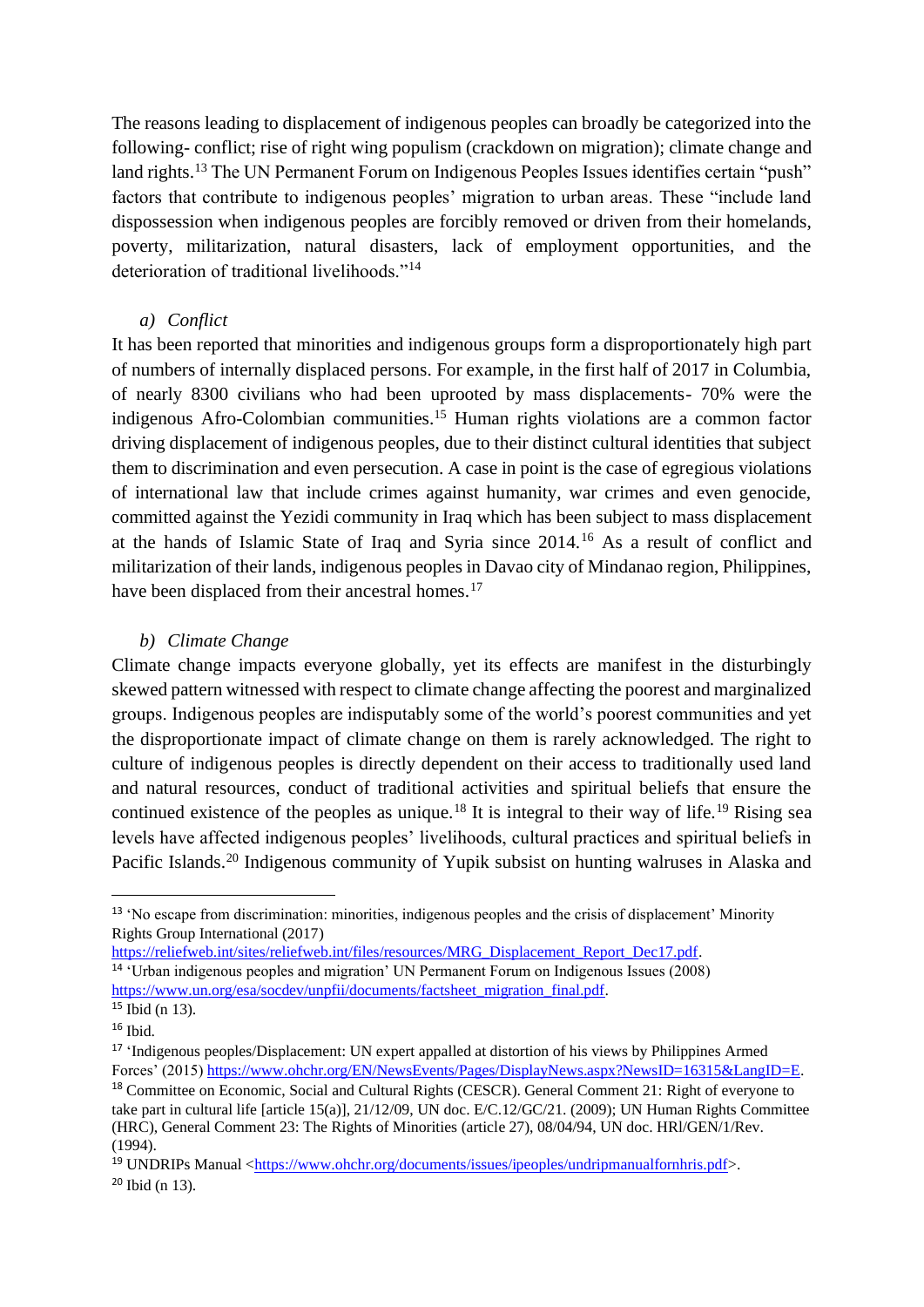due to increasing temperatures and melting ice, there is a significant decrease in access to the essential food source of walruses, leaving the Yupik no choice but to relocate in addition to erosion of coastlines and intense storms left un-buffered due melting protective barriers of ice in the Arctic.<sup>21</sup> These developments arise in stark contrast to the right of self-determination awarded to indigenous peoples who under no circumstances may be deprived of their means of subsistence.<sup>22</sup>

*c) Land Rights*

This right to self-determination is intrinsically tied to indigenous peoples' rights over lands and natural resources and has been identified "as a prerequisite for the continued existence of indigenous peoples throughout the world as distinct peoples".<sup>23</sup> Insecure land rights of indigenous populations are exacerbated by land-grabbing, forced displacement as a result of urbanization or resource extraction and climate change. In Kenya, desertification has led to Masai and Oromo people to relocate to urban settlements as it changed traditional grazing routes and disrupted the previously nomadic way of life of these peoples.<sup>24</sup>

Brazil has witnessed the displacement of tens of thousands of indigenous peoples of the Guarani Kaiowá community- one of the largest peoples' groups in the country with a bleak history of forced evictions that can be traced back to the early 20<sup>th</sup> century. Concentration of this community was on the frontier of Mato Grosso do Sul, an isolated region on the border of neighbouring Paraguay. As a result of extensive agribusiness interest of the Parliament in Brazil in this area, there has been widespread displacement and persecution at the hands of armed farmers or hired militia of the Guarani people. Their land, as is characteristic of all indigenous peoples, is the foundational block of the "construction of their unique identity, lifestyle and belief system" that plays a fundamental role in all aspects of society, culture and religion of the Guarani. Government economic policies which include large-scale deforestation and creation of vast stretches of sugar plantations have driven away these peoples from their ancestral lands and is a source of immense tension between the people and the Police forces. In quiet response, the community has retaliated by beginning to peacefully reoccupy their ancestral land- provoking violent backlash. The condition of Guarani is not an isolated incident in Brazil. In a rare victory for indigenous peoples' land rights, the construction of a megawatt dam- the São Luiz do Tapajós- was put on hold in April 2016 due to concerns voiced about the prospective impact of this dam on the lives of Munduruku people who inhabited the region.<sup>25</sup>

# **Beacon of Hope**

In furtherance of acknowledging, recognizing and respecting the right of indigenous peoples to their land- traditionally used or depended upon- on 26<sup>th</sup> May 2017, the African Court on

 $24$  Ibid (n 13).

 $21$  Ibid

<sup>22</sup> Art. 1(2), ICCPR and ICESCR; UNDRIPs Manual

[<sup>&</sup>lt;https://www.ohchr.org/documents/issues/ipeoples/undripmanualfornhris.pdf>](https://www.ohchr.org/documents/issues/ipeoples/undripmanualfornhris.pdf).

<sup>&</sup>lt;sup>23</sup> UNDRIPs Manual [<https://www.ohchr.org/documents/issues/ipeoples/undripmanualfornhris.pdf>](https://www.ohchr.org/documents/issues/ipeoples/undripmanualfornhris.pdf).

 $25$  Ibid.